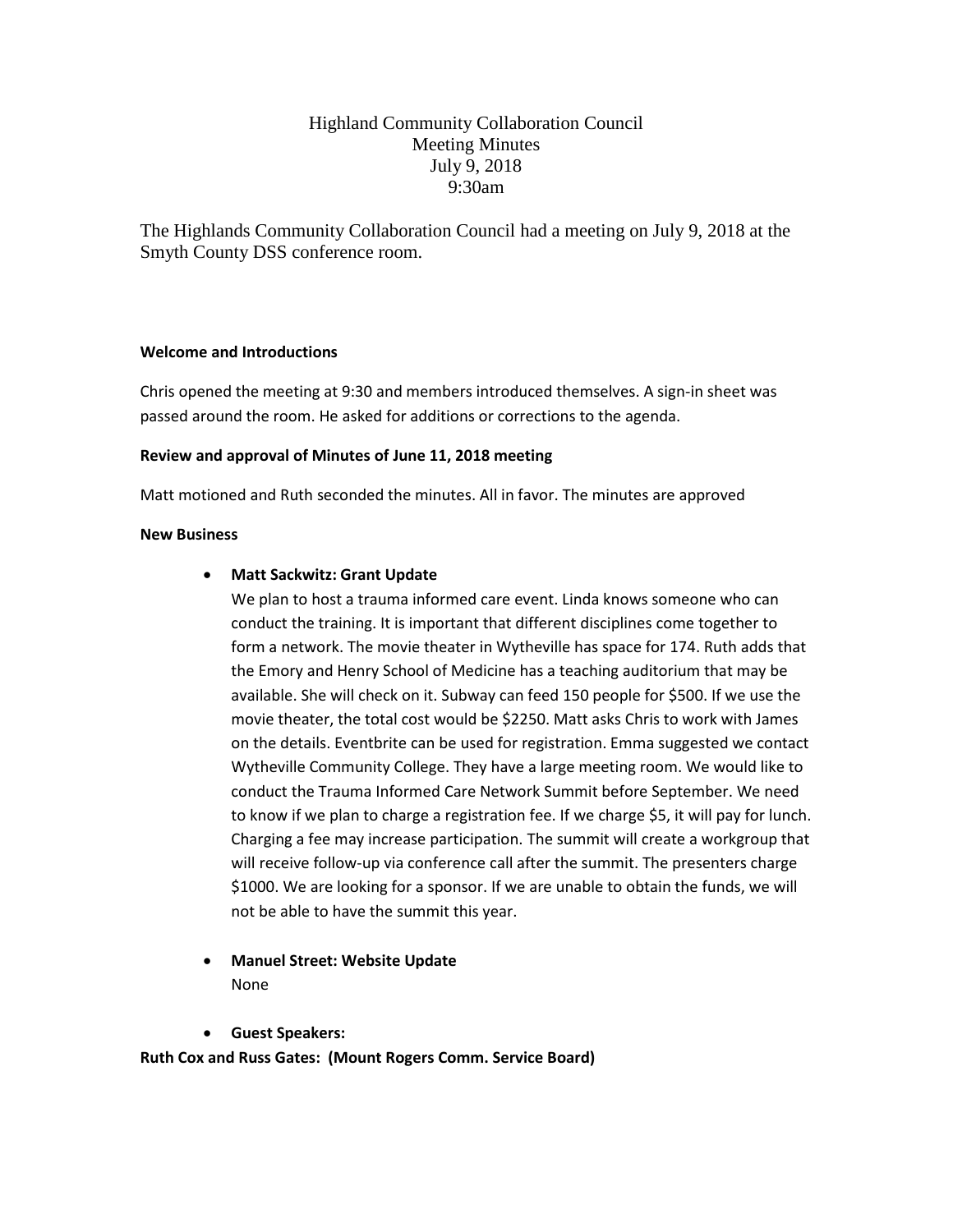Ruth and Russ represent Mount Rogers CSB (Counties of Bland, Carroll, Grayson, Smyth, Wythe and City of Galax). They will be discussing trends in recovery. Ruth discussed the process of registering with the licensing board. Russ has presented a packet to the board for registration. A brochure was distributed to the group. Russ showed a video to the group. Dr. Gabor Mate "What is Addiction?" can be assessed on Youtube.

### **Ben Gross (Treatment Officer: Pocahontas State Correctional Center):**

Ben will be outlining treatment options from the institutional point of view. Ben discussed some of the treatment programs available at Pocahontas. There are classes going on and the material was passed around the room. Re-entry adjustment; Victim Impact Class; Cognitive Community; Virginia Cares and Child Support Enforcement are coming in this month. Dads Incarcerated is a new program that will be implemented. Feel free to email Ben if you have any questions. Manuel asks if there is a library available. Ben says there is but it is moving toward an e-book environment.

### **August 2018 Council Presentations: Suggestions?**

Regina will present about the Offender Resettlement Journey in August. She plans to get Ben to assist.

Howard with Virginia Health Systems will present in August.

Matt suggests getting a probation officer to come in September.

Emma will line up something for September.

#### **Re-entry Updates**

None

#### **Local Coalition Updates**

None

#### **Questions/Concerns/Comments/Announcements:**

Telepsychiatry through ETSU is gaining some momentum. There has been some success in the regional jail. There will be a conference on October 19<sup>th</sup> in Johnson City. The Virginia Housing Alliance in Richmond invited Howard to speak at their next event. It is important for them to know available resources. Medicaid Expansion has been approved in Virginia. We still need to work to get adult dental included in that. It will be starting January 1.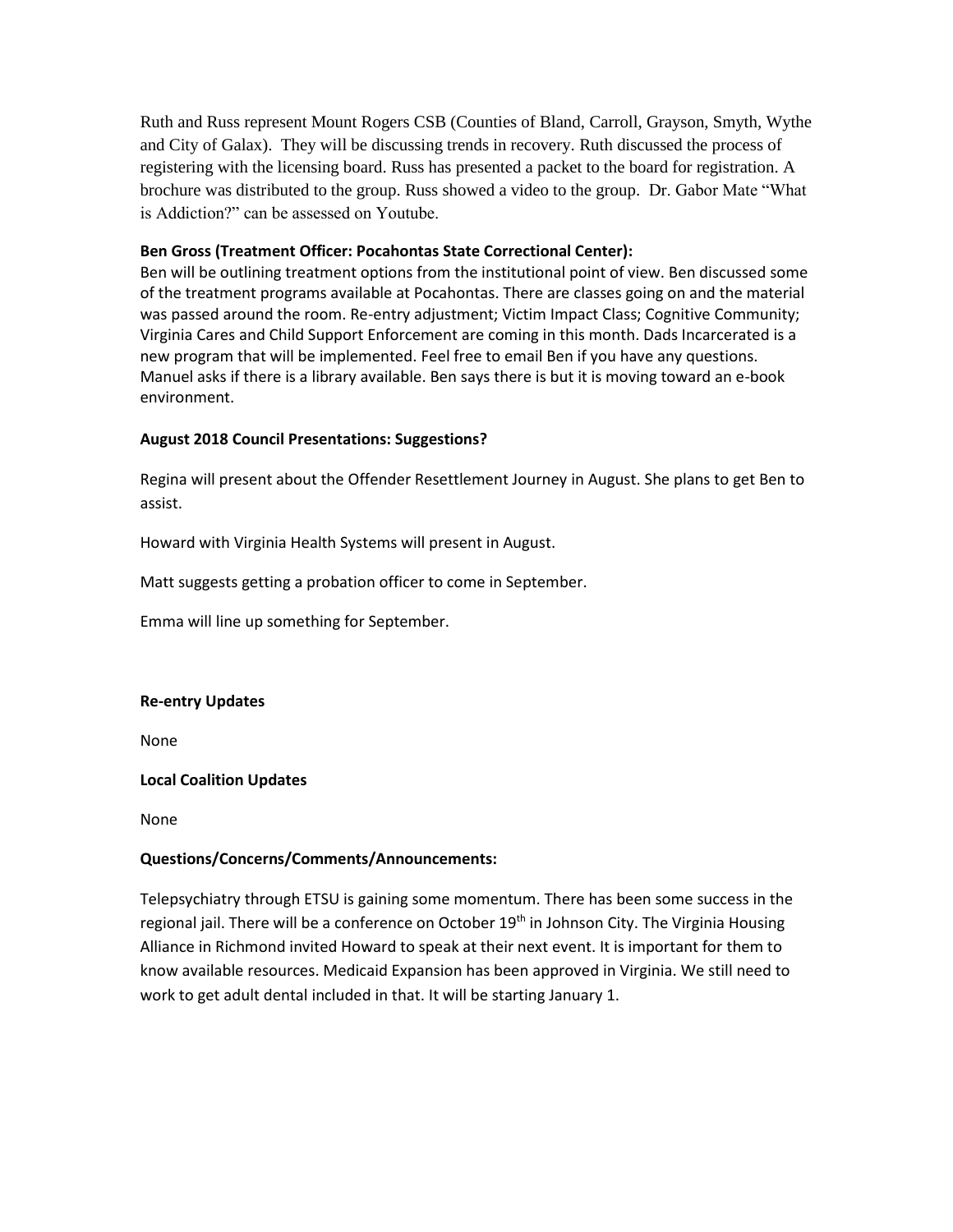### • **Sub-Committee Reports:**

*Housing Committee/ Service Integration Committee/ Grants/Finance Committee* (Matt, Emma, Andy, Felisha, Andy and Linda) None

*Employment Committee:* (Jimmy with DARS, Mike) None

*Mentoring Committee/ Substance Abuse Committee:* (Ruth, Teresa, Chris, Chuck) None *Public Relations Committee:* (Kim, Manuel) None *Executive Committee:* (Chris, Kim, Felisha and Chris). None

#### **Questions/Concerns/Comments/Announcements:**

**Next meeting –***August 13, 2018* 

## [http://www.highlandsccc.org](http://www.highlandsccc.org/)

Please Like and visit us on Facebook at Highlands Community Collaboration Council

## **The meeting adjourned at 10:40am.**

If there is someone you would like for us to invite to a future meeting as either a guest or member, please let one of us know.

[christopher.shortt@vadoc.virginia.gov](mailto:christopher.shortt@vadoc.virginia.gov)

[kimberly.ayers@dss.virginia.gov](mailto:kimberly.ayers@dss.virginia.gov)

**[manuelstreet14@gmail.com](mailto:manuelstreet14@gmail.com)**

Respectfully submitted,